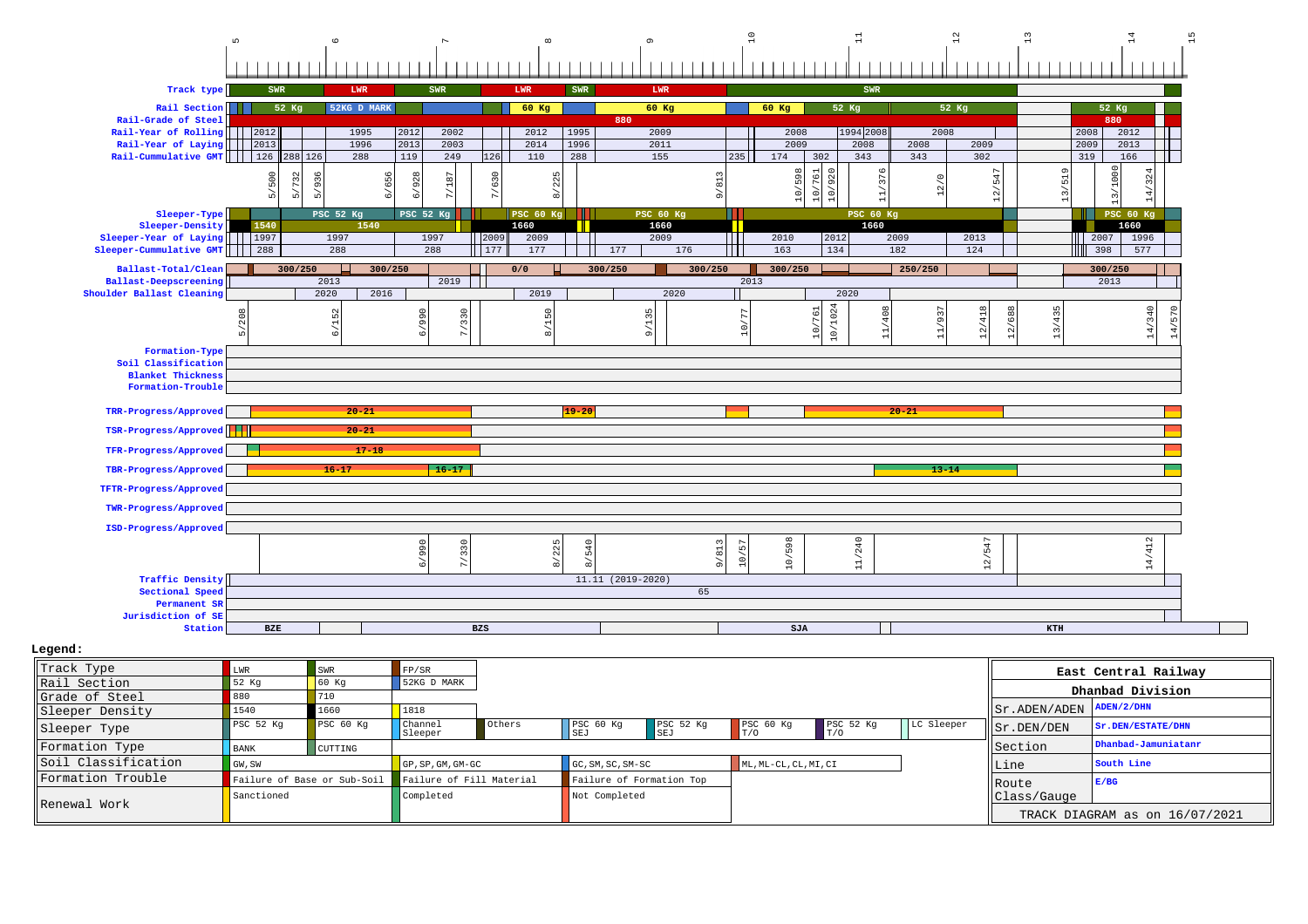|                                              | 15                                     | 16                                         | D                                |                    | $\frac{8}{18}$<br>$\frac{9}{2}$ | $^{20}$                 | $\overline{21}$                          |                                                         | $\overline{2}$   | 23         | $^{24}$<br>25        |
|----------------------------------------------|----------------------------------------|--------------------------------------------|----------------------------------|--------------------|---------------------------------|-------------------------|------------------------------------------|---------------------------------------------------------|------------------|------------|----------------------|
|                                              |                                        |                                            |                                  |                    |                                 |                         |                                          |                                                         |                  |            |                      |
| Track type                                   | SWR                                    | <b>LWR</b><br>SWR                          |                                  |                    | LWR                             |                         | SWR<br>LWR                               | SWR                                                     |                  | LWR        |                      |
| Rail Section                                 | 52 Kg                                  |                                            | 60 Kg                            |                    | 52 Kg                           |                         | 60 Kg                                    | 60 Kg                                                   |                  | 52 Kg      |                      |
| Rail-Grade of Steel                          |                                        |                                            |                                  |                    |                                 | 880                     |                                          |                                                         |                  |            |                      |
| Rail-Year of Rolling                         | 1996                                   | 2007                                       |                                  | 2007               | 2008                            | 1997                    | 2008<br>1997                             | 2012                                                    | 2008             | 2008       | 2007                 |
| Rail-Year of Laying                          | 1997                                   | 2012<br>2009                               | 2012                             | 2008               | 2009                            | 2007                    | 2019                                     | 2021                                                    | 2009             |            | 2009                 |
| Rail-Cummulative GMT                         | 525                                    | 337<br>290                                 | 179 285                          | 371                | 347                             | 457                     | 525<br>181                               | 101                                                     | 299              | 299        | 302                  |
|                                              | 666,<br>15/779<br>$\overrightarrow{5}$ | 16/1148<br>ц<br>$\overline{6}$<br>$\alpha$ | 258<br>$\circ$<br>$\overline{a}$ | $\sim$             | $\sigma$                        | 71010<br>$\frac{9}{11}$ | 20/690<br>21/384<br>97<br>$\overline{c}$ | 21/816                                                  |                  | 23/84      |                      |
| Sleeper-Type                                 |                                        | PSC 52 Kg                                  |                                  |                    |                                 |                         | PSC 60 Kg                                |                                                         |                  |            |                      |
| Sleeper-Density<br>Sleeper-Year of Laying    | 2002                                   | 1540<br>2003                               |                                  | 2009               |                                 |                         | 1660<br>2003                             |                                                         |                  | 2009       |                      |
| Sleeper-Cummulative GMT                      | 438                                    | 398                                        | 273                              |                    | 275                             |                         | 397                                      |                                                         |                  | 227        |                      |
|                                              |                                        |                                            |                                  |                    |                                 |                         |                                          |                                                         |                  |            |                      |
| Ballast-Total/Clean<br>Ballast-Deepscreening | 250/250<br>2019                        | 200/150<br>200/200                         |                                  | 200/200            | 200/200                         | 200/200                 | 200/200<br>2013                          | 200/200                                                 | 200/200          | 200/200    | 200/200              |
| Shoulder Ballast Cleaning                    | 2017                                   |                                            | 2017                             | 2017               |                                 |                         | 2020                                     |                                                         | 2017             |            |                      |
|                                              | 15/860                                 | $\subset$                                  | 16/1385                          | 17/1240            | 18/520                          | 19/1000                 | 20/1040                                  | 21/1350<br>$\mathfrak{c}$<br>95<br>77<br>$\overline{2}$ | 22/1025          | 800<br>23/ |                      |
| Formation-Type                               |                                        |                                            |                                  |                    |                                 |                         |                                          |                                                         |                  |            |                      |
| Soil Classification                          |                                        |                                            |                                  |                    |                                 |                         |                                          |                                                         |                  |            |                      |
| <b>Blanket Thickness</b>                     |                                        |                                            |                                  |                    |                                 |                         |                                          |                                                         |                  |            |                      |
| Formation-Trouble                            |                                        |                                            |                                  |                    |                                 |                         |                                          |                                                         |                  |            |                      |
| TRR-Progress/Approved                        | $20 - 21$                              |                                            |                                  |                    |                                 |                         |                                          |                                                         |                  | $20 - 21$  |                      |
| TSR-Progress/Approved                        |                                        | $20 - 21$                                  |                                  |                    |                                 |                         |                                          |                                                         |                  |            |                      |
| TFR-Progress/Approved                        | $20 - 21$                              |                                            |                                  |                    |                                 |                         |                                          | $17 - 18$                                               |                  |            |                      |
| TBR-Progress/Approved                        |                                        |                                            |                                  |                    |                                 |                         |                                          |                                                         |                  |            |                      |
| TFTR-Progress/Approved                       |                                        |                                            |                                  |                    |                                 |                         |                                          |                                                         |                  |            |                      |
| TWR-Progress/Approved                        |                                        |                                            |                                  |                    |                                 |                         |                                          |                                                         |                  |            |                      |
| ISD-Progress/Approved                        |                                        |                                            |                                  |                    |                                 |                         |                                          |                                                         |                  |            |                      |
|                                              |                                        |                                            | /510<br>$\circ$                  |                    |                                 |                         | $\circ$                                  | /750                                                    |                  |            |                      |
|                                              |                                        | 16/635                                     | $\overline{17}$                  |                    |                                 |                         |                                          | 22/0<br>$\Xi$                                           |                  |            |                      |
| <b>Traffic Density</b>                       |                                        |                                            |                                  | $11.81(2019-2020)$ |                                 |                         |                                          |                                                         | $6.7(2019-2020)$ |            |                      |
| Sectional Speed                              |                                        | 65                                         |                                  |                    |                                 |                         |                                          | 50                                                      |                  |            |                      |
| Permanent SR                                 |                                        |                                            |                                  |                    |                                 |                         |                                          |                                                         |                  |            |                      |
| Jurisdiction of SE                           |                                        |                                            |                                  |                    |                                 | SSE/KTH(Incharge)       |                                          |                                                         |                  |            |                      |
| Station                                      | TNJE                                   | SZE                                        |                                  |                    |                                 |                         | <b>BDQ</b>                               |                                                         |                  | JMX        |                      |
| Legend:                                      |                                        |                                            |                                  |                    |                                 |                         |                                          |                                                         |                  |            |                      |
| Track Type                                   |                                        |                                            |                                  |                    |                                 |                         |                                          |                                                         |                  |            |                      |
|                                              | LWR                                    | SWR                                        | $\mathtt{FP}/\mathtt{SR}$        |                    |                                 |                         |                                          |                                                         |                  |            | East Central Railway |

| Track Type          | LWR         | <b>SWR</b>                  | FP/SR                        |        |                             |                             |                       |                  |            |                                   | East Central Railway           |
|---------------------|-------------|-----------------------------|------------------------------|--------|-----------------------------|-----------------------------|-----------------------|------------------|------------|-----------------------------------|--------------------------------|
| Rail Section        | 52 Kg       | 60 Kq                       | 52KG D MARK                  |        |                             |                             |                       |                  |            |                                   | Dhanbad Division               |
| Grade of Steel      |             |                             |                              |        |                             |                             |                       |                  |            |                                   |                                |
| Sleeper Density     | 1540        | 1660                        | 1818                         |        |                             |                             |                       |                  |            | $  $ Sr. ADEN/ADEN $ $ ADEN/2/DHN |                                |
| Sleeper Type        | PSC 52 Kq   | PSC 60 Kg                   | Channel<br>Sleeper           | Others | PSC <sub>60 Kq</sub><br>SEJ | PSC <sub>52 Kq</sub><br>SEJ | PSC 60 Kg             | PSC 52 Kq<br>T/0 | LC Sleeper | Sr.DEN/DEN                        | Sr.DEN/ESTATE/DHN              |
| Formation Type      | <b>BANK</b> | CUTTING                     |                              |        |                             |                             |                       |                  |            | Section                           | Dhanbad-Jamuniatanr            |
| Soil Classification | GW, SW      |                             | $GP$ , $SP$ , $GM$ , $GM-GC$ |        | GC, SM, SC, SM-SC           |                             | ML, ML-CL, CL, MI, CI |                  |            | Line                              | South Line                     |
| Formation Trouble   |             | Failure of Base or Sub-Soil | Failure of Fill Material     |        | Failure of Formation Top    |                             |                       |                  |            | <b>IRoute</b>                     | E/BG                           |
| Renewal Work        | Sanctioned  |                             | Completed                    |        | Not Completed               |                             |                       |                  |            | Class/Gauge                       |                                |
|                     |             |                             |                              |        |                             |                             |                       |                  |            |                                   | TRACK DIAGRAM as on 16/07/2021 |